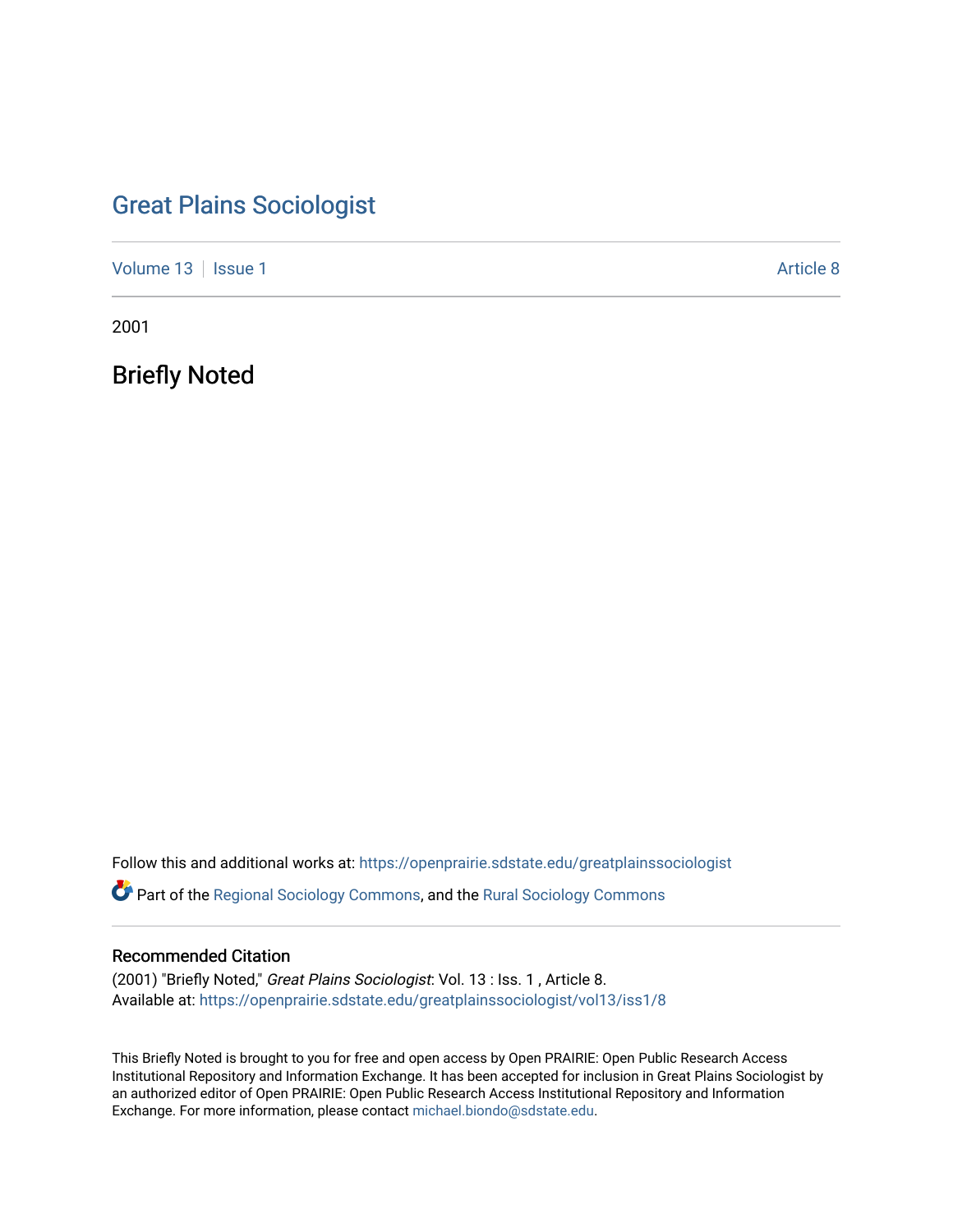## Briefly Noted

A book's appearance here does not preclude its being reviewed in a subsequent issue.

Culture, Conflict and Children: Transmission of Violence to Children by Samir Sanad Basta. NY: University Press of America, 2000. 256pp. \$47.50 cloth.

Using extant international data and a wide variety of other sources, Basta addresses the importance and meaning of the fact that "one child in four around the world" lives in a war-torn or other violent culture.

Danger in the Field: Risk and Ethics in Social Research by Geraldine Lee-Treweek and Stephanie Linkogle eds. NY: Routledge, 2000.212 pp. \$85.00 cloth, \$27.99 paper.

Researchers-all but one British-reflect on their experiences and the problems encountered in their qualitative research.

Travels through Crime and Place: Community Building as Crime Control by William DeLeon-Granados. Boston: Northeastern University Press, 1999.179 pp. \$20.00 paper.

Arguing for indigenous, community based methods of social control, DeLeon-Granados traveled throughout the U.S., observing first-hand the strengths and weaknesses of programs already in place in number of cities.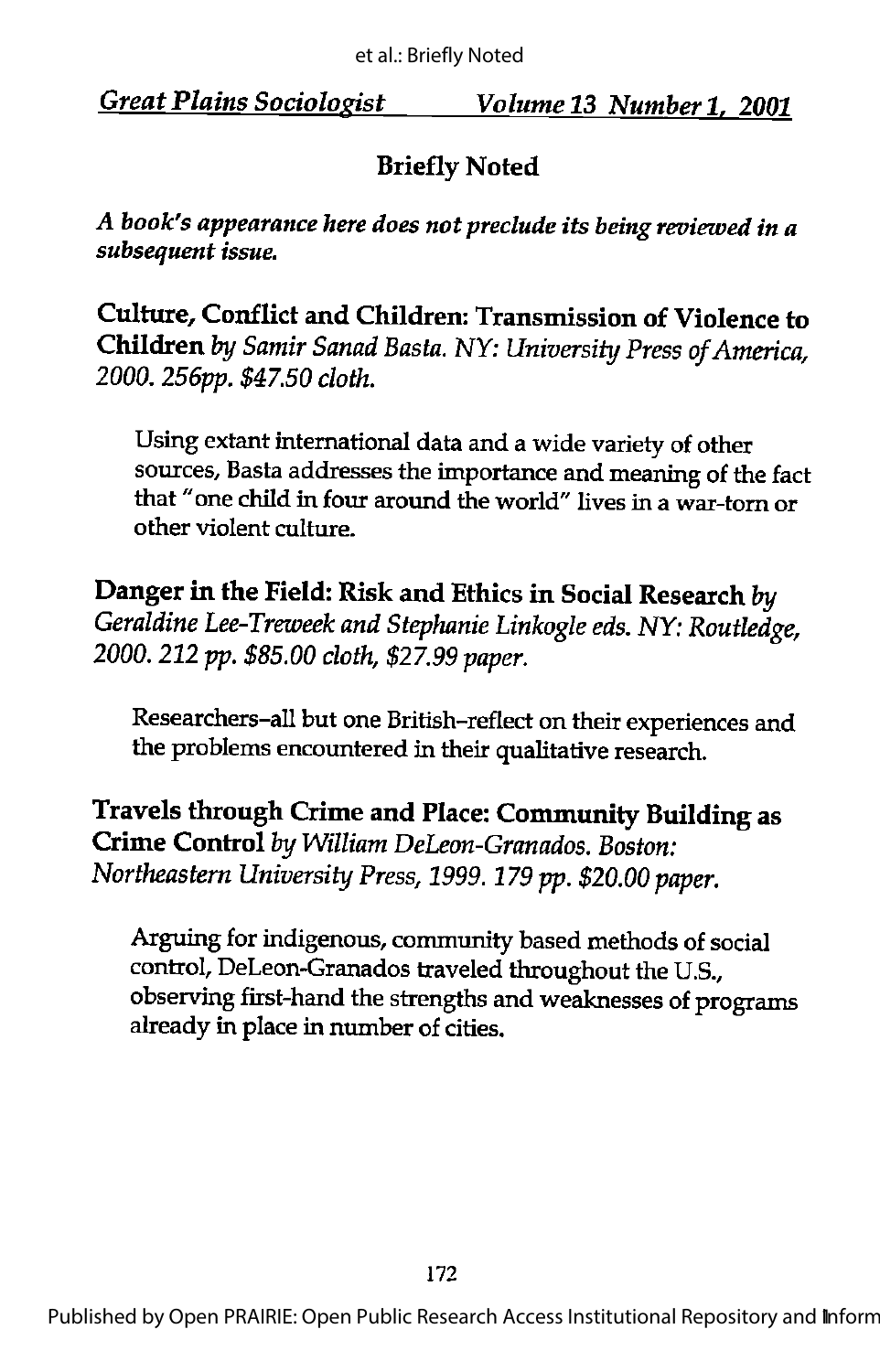Robbing Drug Dealers: Violence Beyond the Law by Bruce A. Jacobs. NY: Aldine de Gruyter, 2000. 166 pp. \$39.95 cloth, \$19.95 paper.

Jacobs uses the fact that a significant degree of violence involves victims already engaged in criminal activity to argue that these crimes have a "contagion effect" on society. He calls for an increase in the meager output of research in the area.

Social Conflicts and Collective Identities by Patrick G. Coy and Lynn M. Woehrle eds. New York: Rowman and Littlefield, 2000.218 pp. \$65.00 cloth, \$25.95 paper.

Cross-cultural analyses of a wide variety of conflicts are used to argue that collective identities both arise from and are necessary for conflict.

The Paradox of Social Order: Linking Psychology and Sociology by Pierre Moessinger. New York: Aldine de Gruyter. 2000 [1996]. 152 pp. \$49.95 cloth, \$24.95 paper.

Yet another attempt to explain social order, this time by using both social and psychological levels of action to analyze the nature and usefulness of rational choice.

Self, Identity, and Social Movements by Sheldon Stryker, Timothy J. Owens, and Robert W. White eds. Minneapolis: University of Minnesota Press, 2000. 370 pp. \$24.95 paper.

Again, the use of both psychology and sociology to address social movements. The main argument is that self and identity (psychology) shape political social movements.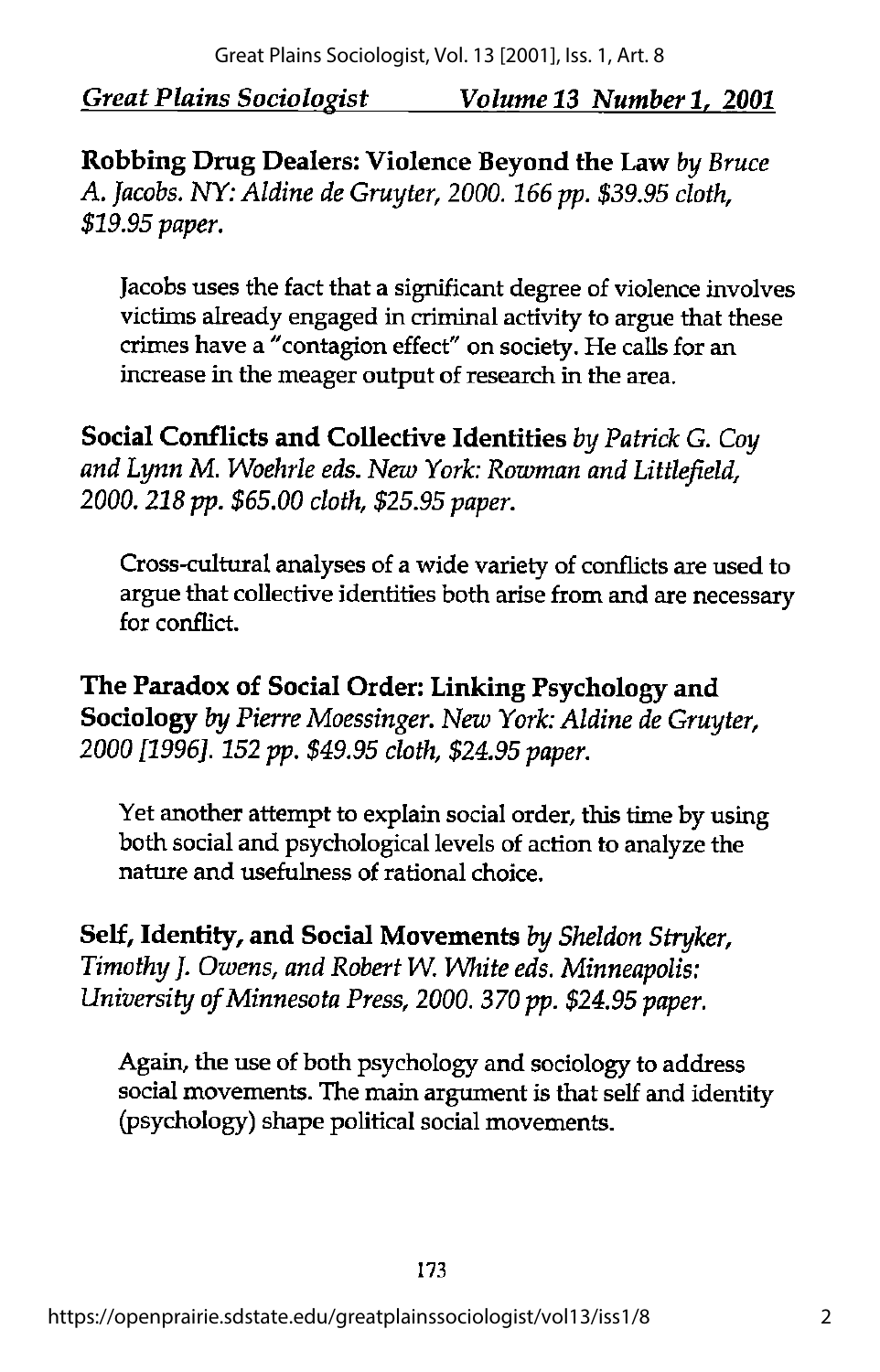Tangled Up in Red, White, and Blue: New Social Movements in America by Christine A. Kelly. New York: Rowman and Littlefield, 2001.193 pp. NPL.

Another book analyzing social movements, this time within the United States. Kelly addresses radical student movements using knowledge of them based on her own participation.

Flag Burning: Moral Panic and the Criminalization of Protest by Michael Welch. New York: Aldine de Gruyter, 2000. 220 pp. \$59.95 cloth, \$29.95 paper.

The application of sociological analysis to both sides of this burning issue.

Means without End: Notes on Politics by Giorgio Agamben. Minneapolis: University of Minnesota Press, 2000. 370 pp. \$44.95 cloth, \$17.95 paper.

Translated from Italian, this small book is a provocative look at the nature of politics, although it is more philosophical than sociological.

Old Order Mennonites: Rituals, Beliefs, and Community hy Daniel B. Lee. Chicago: Burnham, 2000. 167 pp. NPL.

Lee has produced a keen look at this group. It is more descriptive that analytical, reads well and tells a fascinating tale.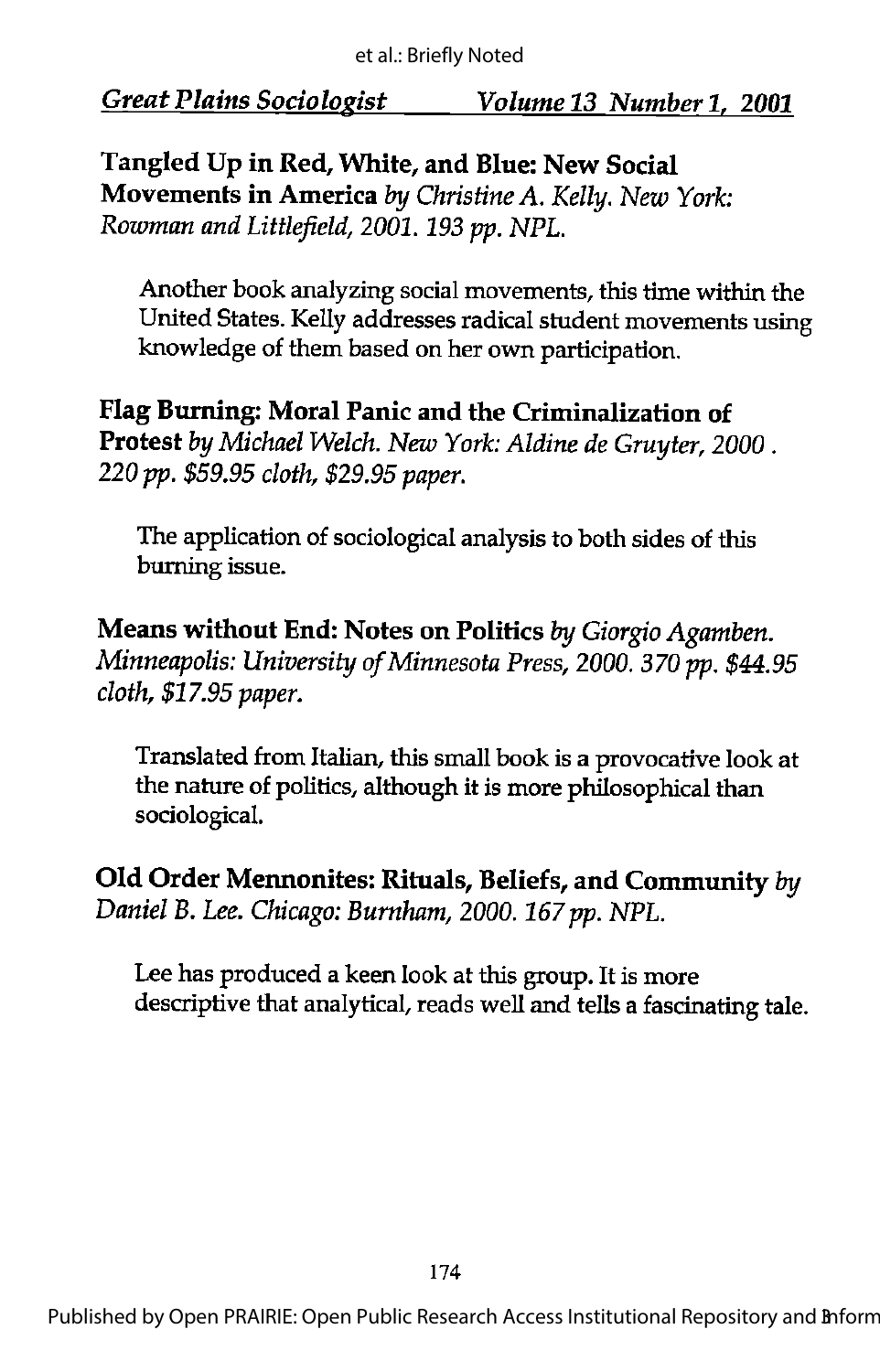The Kibbutz: Awakening from Utopia by Daniel Gavron. New York: Rowman and Littlefield, 2000. 295 pp. \$24.95 cloth.

Excellent treatment of a dream which fell short. Adds to the story begun by such works as Bettelheim's Children of the dream. Brief bibliography leaves something to be desired.

Th e Deathly Embrace: Orientalism and Asian American Identity by Sheng-Mei Ma. Minneapolis: University of Minnesota Press, 2000. 185 pp. \$16.95 paper.

Ma analyzes the almost-dialectical meeting of stereotype and resistance to it in the work of recent Asian-American writers. It is refreshing seeing this kind of work coming from Minnesota rather than Hawaii or the West Coast of the mainland.

States of Exception: Everyday Life in Postcolonial Identity by Keya Ganguly. Minneapolis: University of Minnesota Press, 2001. 214 pp. \$18.95 paper.

Ganguly applies critical analysis in a dialectical critique of everyday life in an (East) Indian immigrant community in New Jersey.

Tunnel Kids by Lawrence J. Taylor and Maeve Hickey. Tucson: University of Arizona Press, 2001. 148 pp. \$45.00 Cloth, \$17.95 paper.

Documents the shadow world of children living in drainage tunnels connecting Nogales, Sonora, and Nogales, Arizona.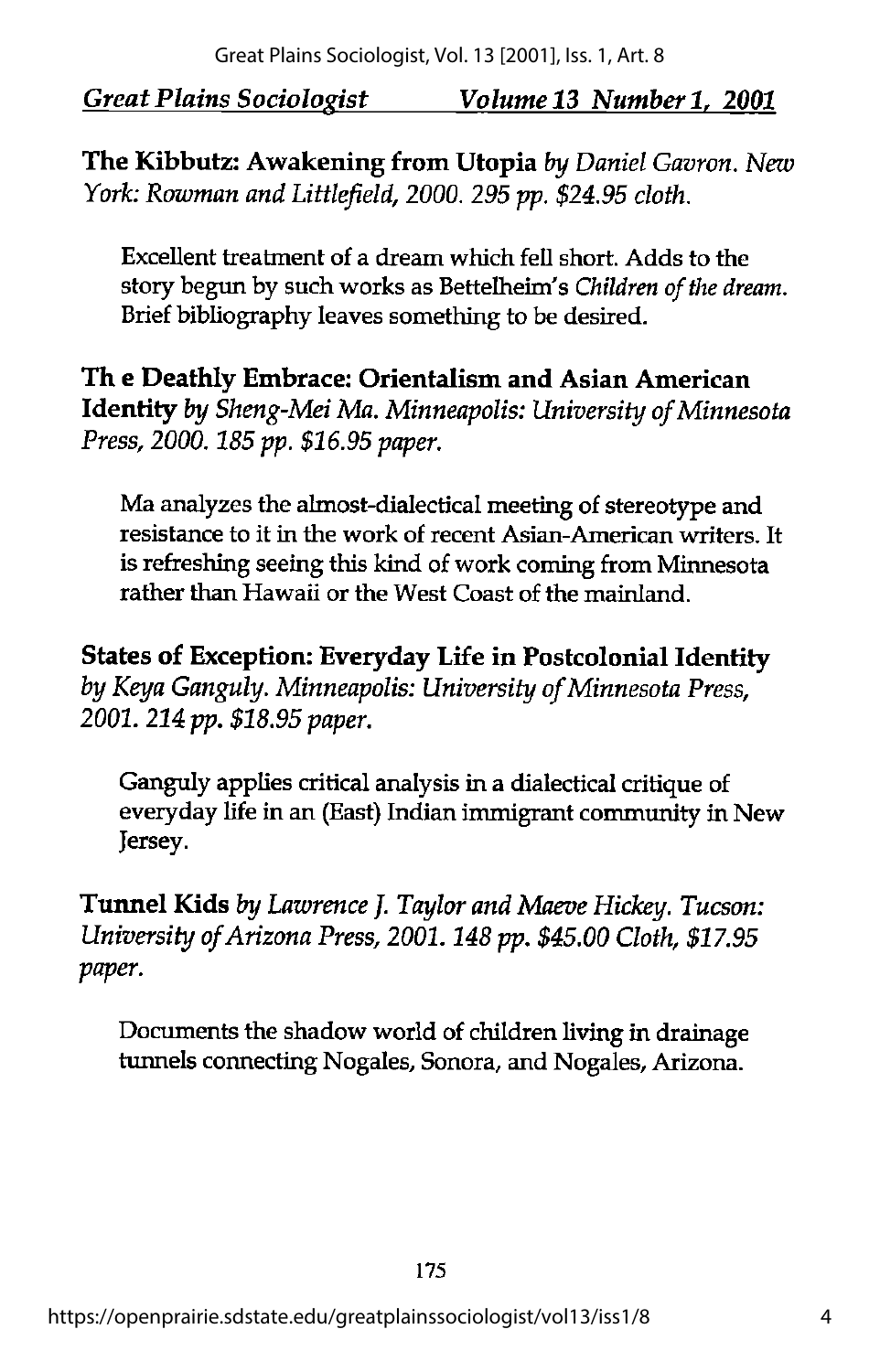Irish America by Reginald Byron. New York: Oxford, 2000. 317 pp. \$24.95 paper.

Does a sense of ethnic unity remain in sixth or seventh generation Irish? Based on results of 500 interviews.

Immigration Research for a New Century: Multidisciplinary Perspectives by Nancy Foner, Rubén G. Rumbaut, and Steven I. Gold eds. New York: Russell Sage, 2000. 491 pp. \$49.95 cloth.

Exhaustive look at immigration research by anthropologists, sociologists, historians and others.

Multiculturalism in North America and Europe: Comparative Perspectives on Interethnic Relations and Social Incorporation by Wsevold W. Isajiw ed. Toronto: Canadian Scholars' Press, 1999 [1997]. 602 pp. \$34.95 Cloth.

Addresses globalization and interethnic conflict, including specific references to Germany and Canada in the more general context of North America and Europe.

Aging Mothers and their Adult Daughters: A Study in Mixed Emotions by Karen L. Fingerman. New York: Springer, 2001.238 pp. \$38.95 Cloth.

A volume in Springer's Focus on Women series, the book is an excellent contribution to the literature on the sandwich generation.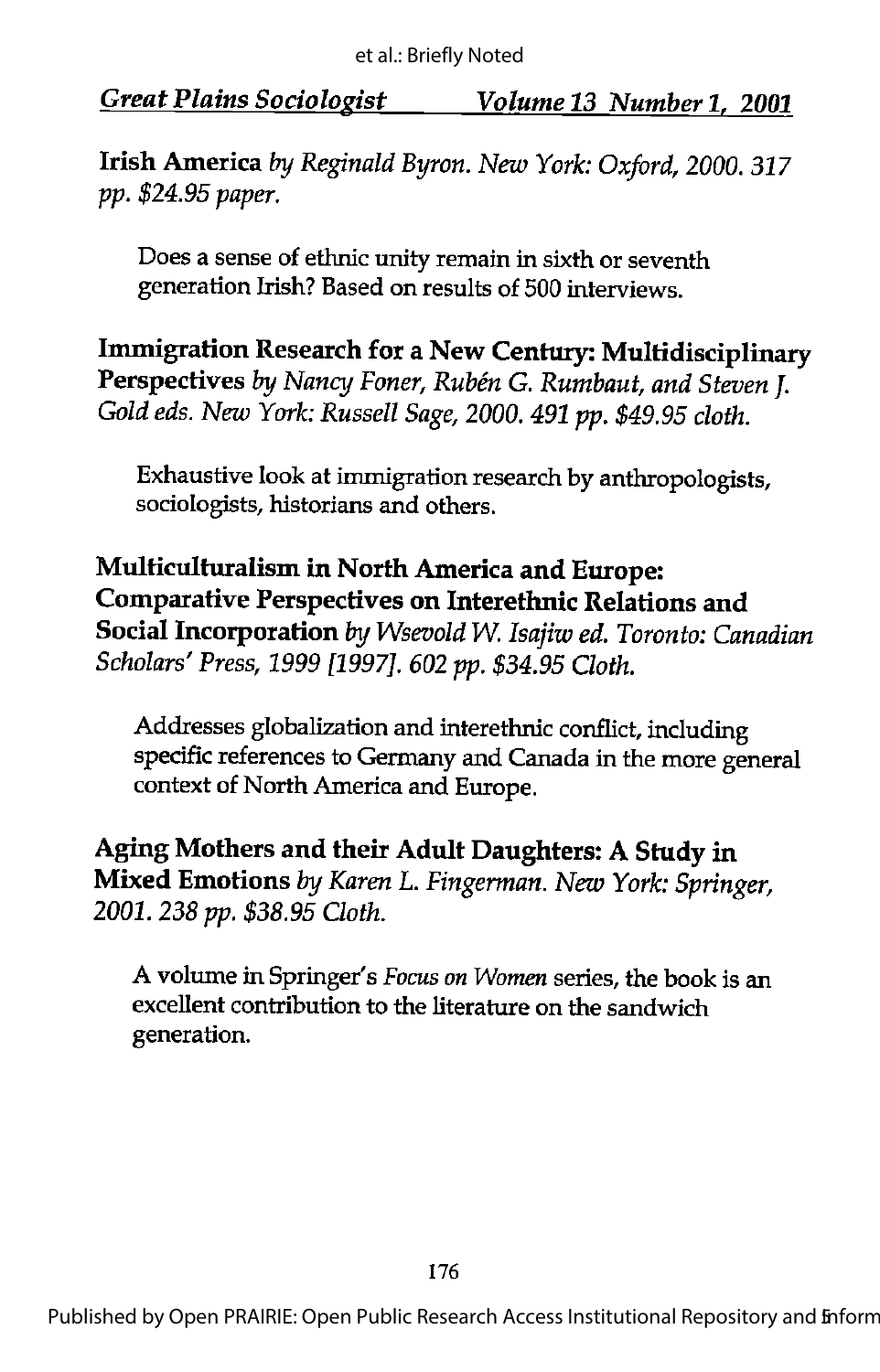Caring for the Elderly in Japan and the U.S.: Practices and Policies by Susan Orpett Long ed. New York: Routledge, 2000. 376 pp. \$100.00 Cloth

Contributors offer timely, in-depth analyses of cross-cultural elderly care. Aimed at those involved in practical applications, but valuable for academic gerontologists.

Community and Caring: Older Persons, Intergenerational Relations, and Change in an Urban Community by Harley Carl Schreck. NY: University Press of America, 2000. 195 pp. \$32.50 paper.

In an urban case study, Anthropologist Schreck surveys the history of the status of help-giving, using changing patterns to address contemporary concerns.

Taming Oblivion: Aging Bodies and the Fear of Senility in Japan by John W. Traphagan. State University of New York Press, 2000. 225 pp. \$62.50 Cloth, \$20.95 paper.

Discusses the impact of the Japanese concept of boke, which is similar to U.S. fear of Alzheimer's but is seen as at least somewhat controllable by the those affected.

Aging in East and West: Families, States and the Elderly by Vem L. Bengtson, Kyong-Dong Kim, Geroge C. Myers, Ki-Soo Eun eds. New York: Springer, 2000. 298 pp. \$49.95 Cloth.

Another excellent Springer anthology in comparative aging by scholars in a number of fields.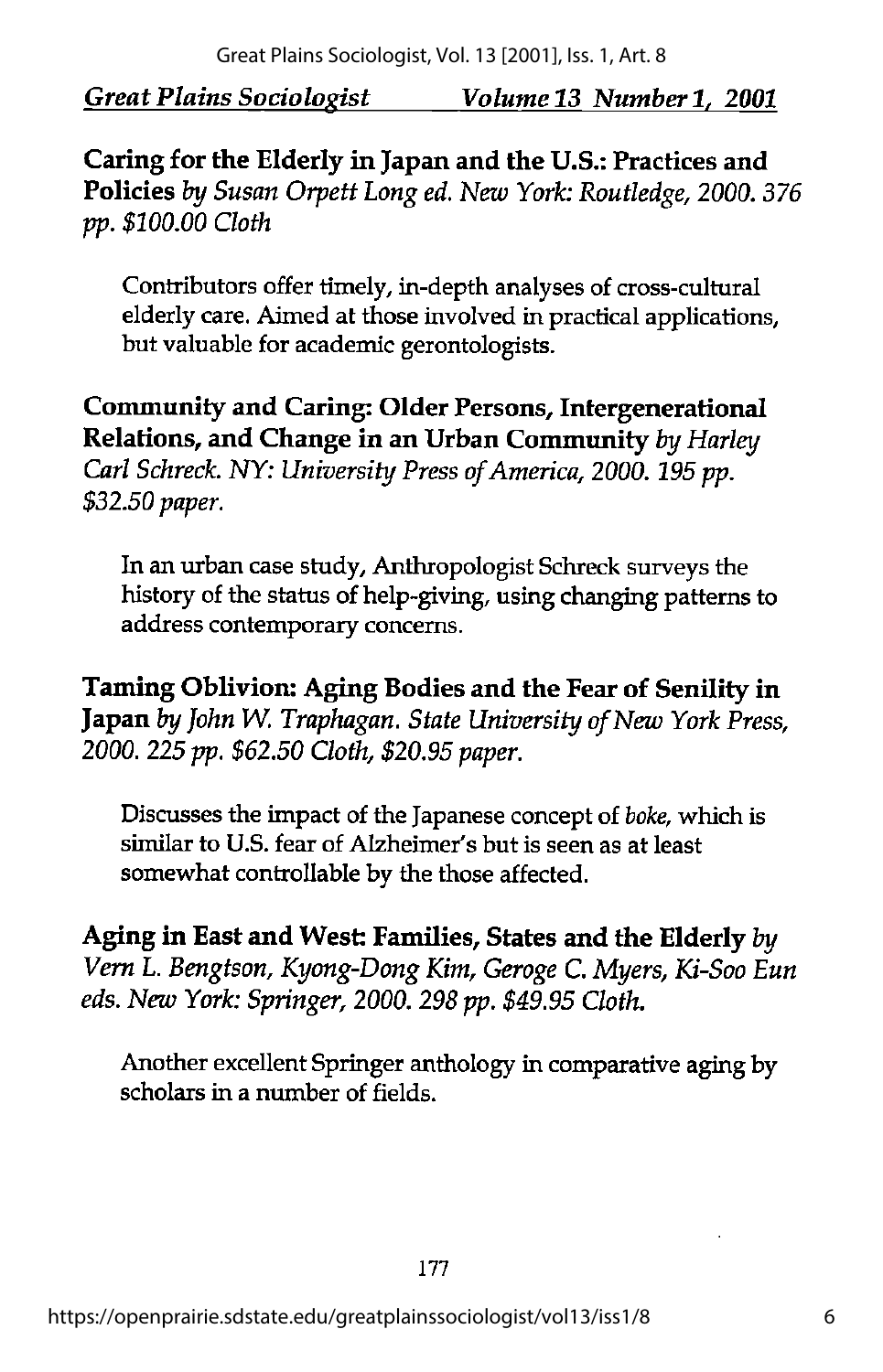The Gerontological Prism: Developing Interdisciplinary Bridges by Jeffrey Michael Clair and Richard M. Allman eds. Amityville, NY: Baywood, 2000. 238 pp. NPL.

In yet another edited volume on aging, contributors call for a multidisciplinary approach in both research and practice.

Aging and Everyday Life by Jaber F. Gubrium and James A. Holstein eds. Malden, MA: Blackwell, 2000. 483 pp. NPL.

A collection of previously published articles, the volume gathers material on most of the topics covered in a social gerontology course.

Class and Its Others by J. K. Gibson-Graham, Stephen A. Resnick, and Richard D. Wolff eds. Minneapolis: University of Minnesota Press, 2000. 258 pp. \$19.95 paper.

Contributors take Marx's idea(s) of social class into the postmodern era, giving special attention to the noneconomic aspects of the neomarxist class concept.

Feminism and Film by E. Ann Kaplan ed. New York: Oxford, 2000. 566 pp. \$17.95 paper.

An excellent treatment for those concerned with the nexus of gender and popular culture.

Gaia's Wager: Environmental Movements and the Challenge of Sustainability by Gary C. Bryner. New York: Rowman and Littlefield, 2002. 255 pp. NPL.

Bryner traces the nature and recent activities of eco-movements and outlines possible future directions.

178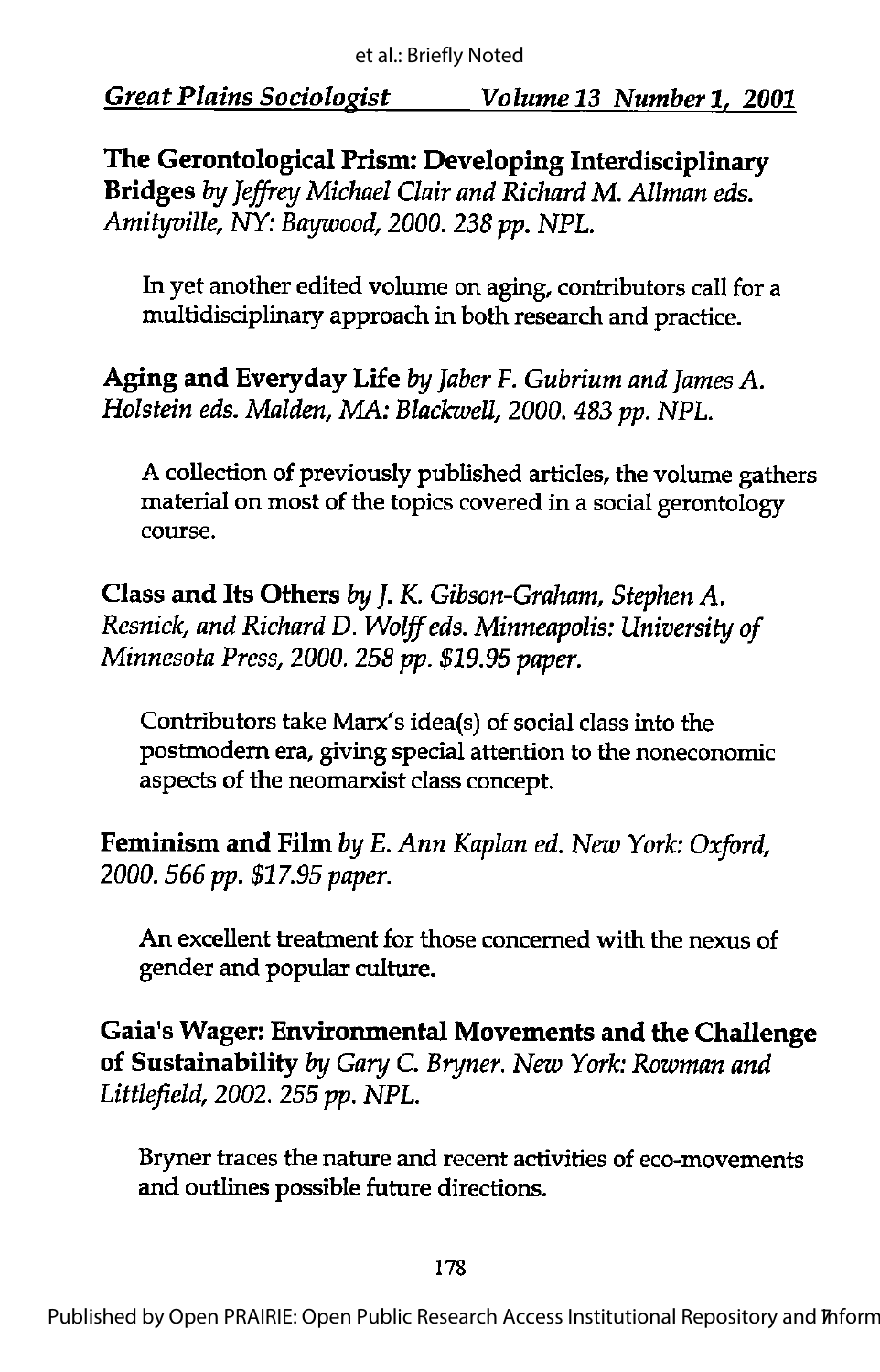Trust in Society by Karen S. Cook ed. New York: Russell Sage, 2001.420 pp. \$45.00 cloth.

The thirteen contributors address the social basis and consequences of trust, then apply the concept to networks, organizations, and the larger social structure.

The Politics of Fieldwork: Research in an American Concentration Camp byLane Ryo Hirabayashi. Tucson: University ofArizona Press, 1999. 219 pp. \$17.95 paper.

Fascinating look at "internment" camps of World War II by one who was a child in the camps. Hirabayashi focuses on details of her research methods.

A New System for the Formal Analysis of Kinship by Sydney H. Gould. New York: University Press of America, 2000. 426 pp. NPL.

Those interested in the nuances of anthropological kinship taxonomy will find this an excellent source.

Children of the Dragonfly: Native American Voices on Child Custody and Education by Robert Bensen ed. Tucson: University of Arizona Press, 2001. 280 pp. \$45.00 Cloth, \$19.95 paper.

Using interviews, autobiographies, official transcripts, and fiction, this anthologysheds lights on policies for and experiences of Native American education.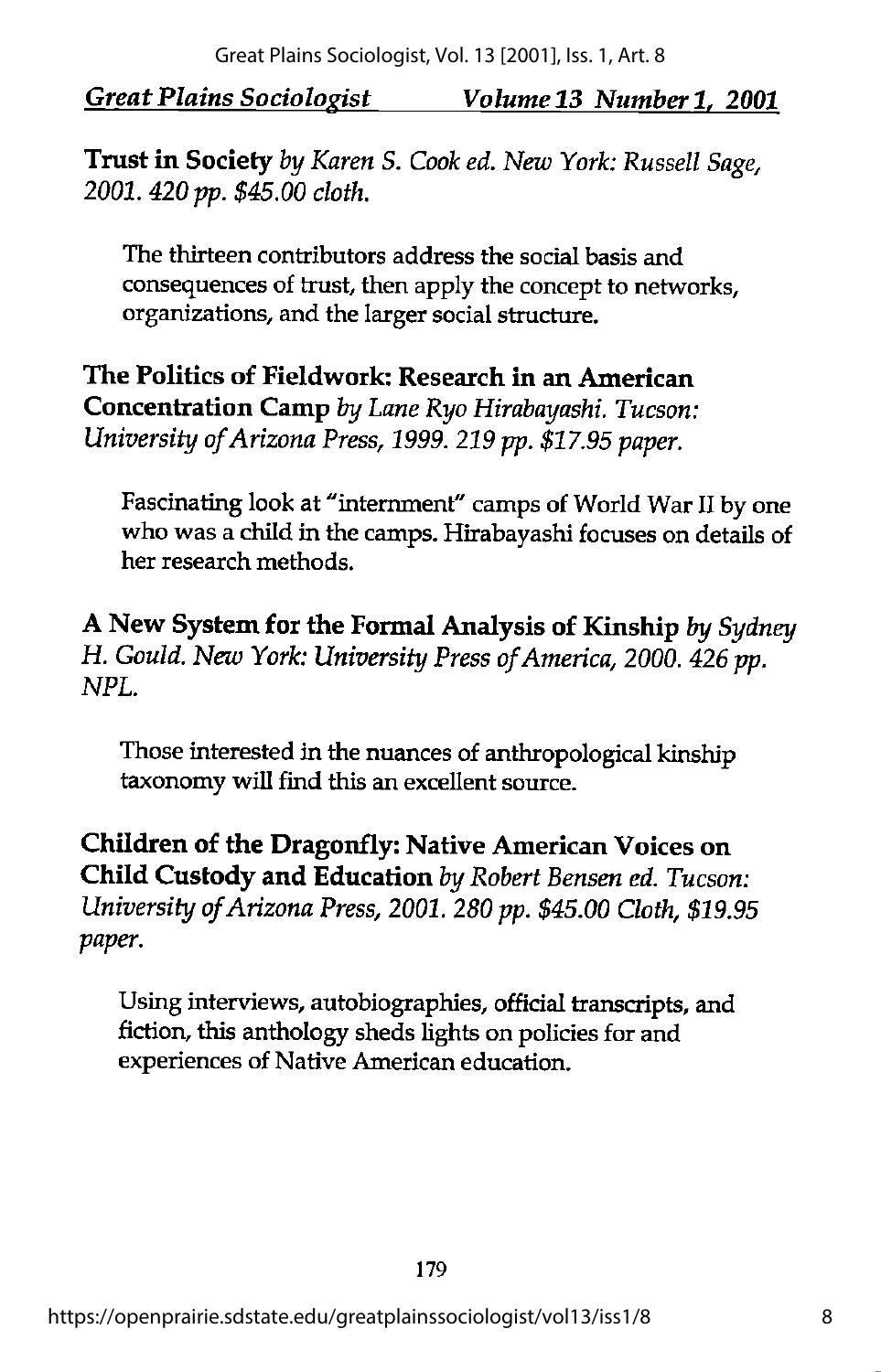Criminology and Social Theory by David Garland and Richard Sparks ed. Cambridge: Oxford University Press, 2000. 224 pp. NPL

A collection of previously published articles in which a diverse group of social theorists reflect upon both the intellectual challenges and opportunities presented to criminology by recent transformations in the social and intellectual landscapes of contemporary societies.

Polite Lies: On Being A Women Caught Between Cultures by Kyoko Mori. New York: Fawcett Books, 1997. 225 pp. \$11.95 paper.

Mori explores the different codes of silence, deference, and expressions that govern Japanese and American women's lives. Provides an excellent account of the impact of cultural marginalization.

Red-Hot and Righteous: The Urban Religion of the Salvation Army by Diane Winston. Cambridge, Mass: Harvard University Press, 2000. 290 pp. \$16.95 paper.

An analysis documenting the ascent of the Salvation Army from 1880 to 1950. A very novel approach to the study of religion, urban life, and commercial culture.

Lakota Culture, World Economy by Kathleen Ann Pickering. Lincoln: University of Nebraska Press, 2000. 173 pp. \$39.95 hardcover.

Relying on extensive interviews with residents of the Pine Ridge and Rosebud Reservations, Pickering provides an in-depth account of the modern economy of the Lakota.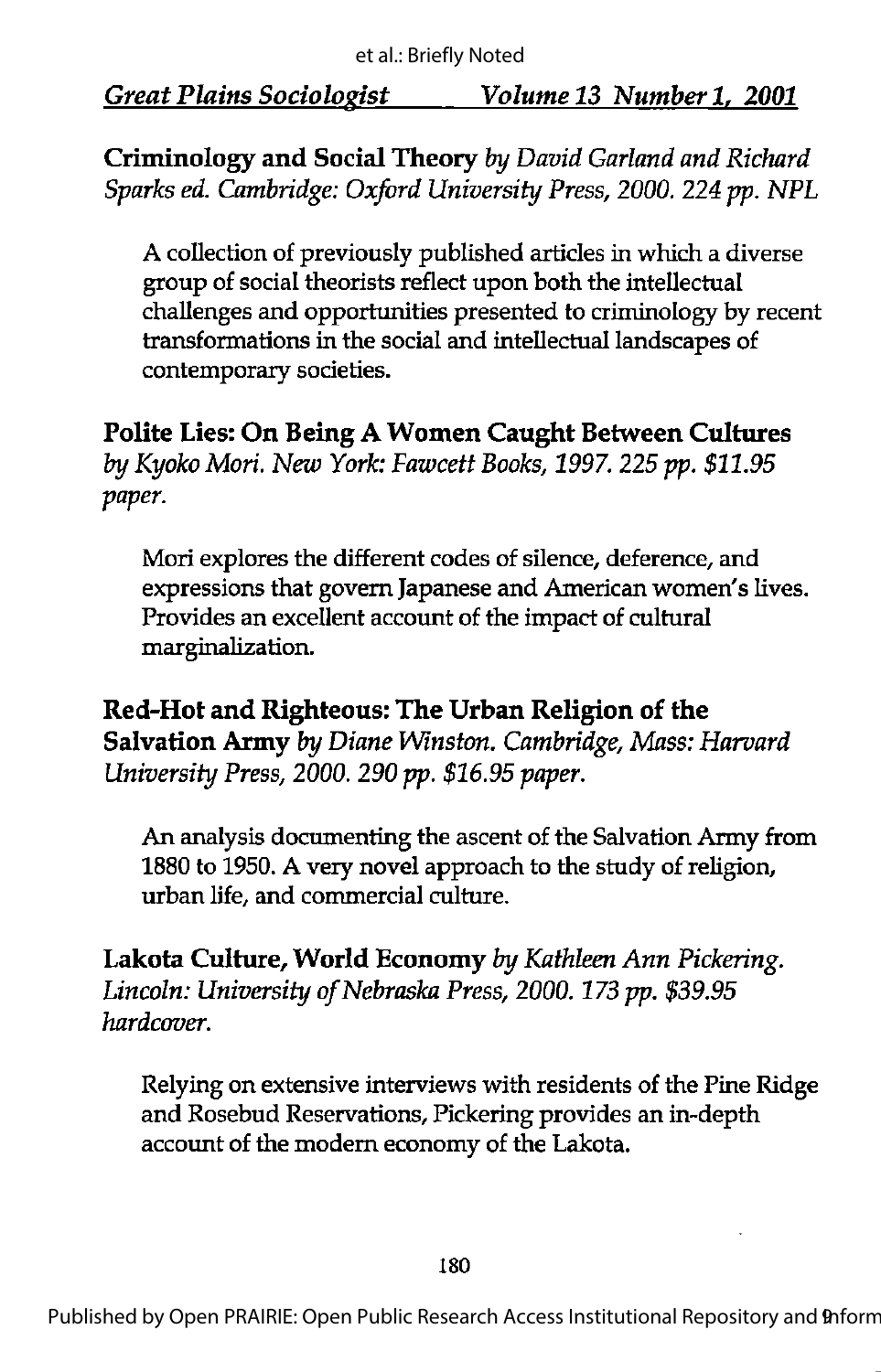The Radical Durkheim 2nd edition by Frank Pearce. Toronto: Canadian Scholars Press, 2001. 272 pp. \$29.95 paper.

Employing what is best described as a Poststructuralist Marxian approach, Pearce offers a re-examination of Durkheim's major conceptualizations.

Power and Control: Escape From Violence by Donald W. Tiffany and Phyllis G. Tiffany. New York: University Press of America, 2000.173 pp. NPL.

The authors provide a framework intended to both identify and understand the concept of individual control geared toward offering individual's alternatives to anger and violence.

Religion and Popular Culture in America by Bruce D. Forbes and Jeffrey H. MaHan ed. Berkeley: University of California Press, 2000. 324 pp. \$18.95 paper.

Placing religion within the realm of popular culture, this collection of essays explores how religion produces and reproduces culture.

The Ends of Globalization: Bringing Society Back In by Don Kalb et al. ed. New York: Rowan & Littlefield Publishers, 2000. 400 pp. NPL

Bringing together such diverse issues as migration, social inequality, flows of capital, Americanization and cultural identities, the contributors provide an insightful understanding of the social origins, structures, and consequences of globalization.